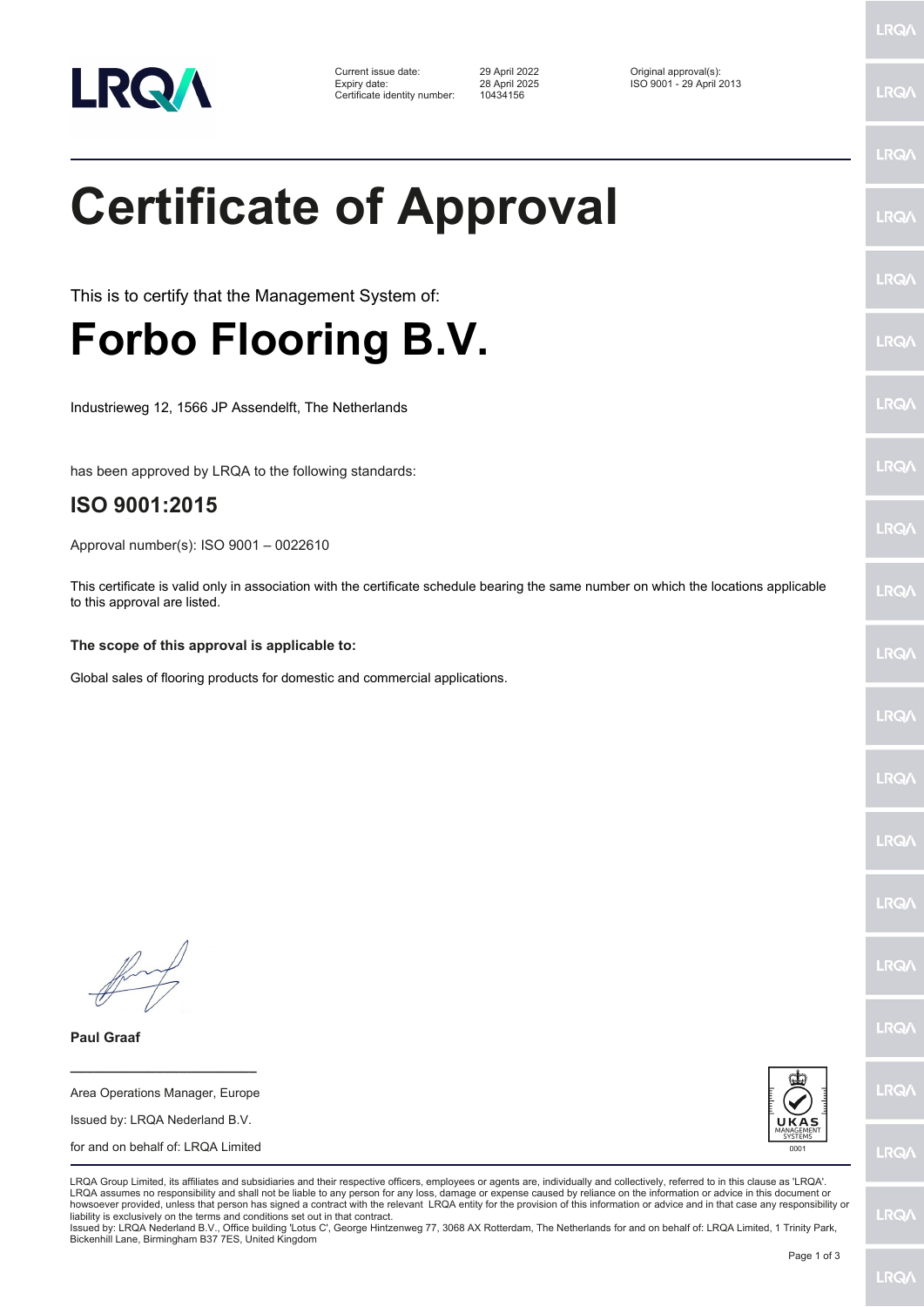

**LRQA** 

**LRQA** 

Certificate identity number: 10434156

| <b>Certificate Schedule</b>                                                                                                                                               |                                                                                                 | <b>LRQA</b>                |
|---------------------------------------------------------------------------------------------------------------------------------------------------------------------------|-------------------------------------------------------------------------------------------------|----------------------------|
| Location                                                                                                                                                                  | <b>Activities</b>                                                                               | <b>LRQA</b>                |
| Forbo Flooring B.V.<br>Industrieweg 12, 1566 JP Assendelft,<br>The Netherlands                                                                                            | ISO 9001:2015<br>Global sales of flooring products for domestic and<br>commercial applications. | <b>LRQA</b>                |
| <b>Flooring Systems</b><br>Forbo Floorcoverings PTY. Ltd.<br>23 - 24 Ormsby Place, Locked Bag 6886, AU- Wetherill Park,<br>2164, Australia                                | ISO 9001:2015<br>Global sales of flooring products for domestic and<br>commercial applications. | <b>LRQA</b>                |
| Forbo Flooring N.V.<br>'t Hofveld 4, 1702 Groot-Bijgaarden, Belgium                                                                                                       | ISO 9001:2015<br>Global sales of flooring products for domestic and<br>commercial applications. | <b>LRQA</b><br><b>LRQA</b> |
| Forbo Shanghai Co., Ltd.<br>East past, First floor, No 52 factory building, No 311 fute rd (s),<br>China (Shanghai) pilot free trade zone, Shanghai City 200131,<br>China | ISO 9001:2015<br>Global sales of flooring products for domestic and<br>commercial applications. | <b>LRQA</b>                |
| <b>Forbo Flooring A/S</b><br>Produktionsvej 14, 2600 Glostrup, Denmark                                                                                                    | ISO 9001:2015<br>Global sales of flooring products for domestic and<br>commercial applications. | <b>LRQA</b><br><b>LRQA</b> |
| <b>Forbo Flooring AB</b><br>Heikkiläntie 2, 4krs., 00210 Helsinki,<br>Finland                                                                                             | ISO 9001:2015<br>Global sales of flooring products for domestic and<br>commercial applications. | <b>LRQA</b>                |
| Forbo Sarlino S.A.S.<br>63, rue Gosset, B.P. 2717, 51055 Reims Cedex,<br>France                                                                                           | ISO 9001:2015<br>Global sales of flooring products for domestic and<br>commercial applications. | <b>LRQA</b>                |
| <b>Forbo Flooring GmbH</b>                                                                                                                                                | ISO 9001:2015<br>Global sales of flooring products for domestic and                             | <b>LRQA</b>                |
| Steubenstrasse 27, 33100 Paderborn, Germany<br>commercial applications.                                                                                                   |                                                                                                 | <b>LRQA</b>                |
|                                                                                                                                                                           |                                                                                                 | <b>LRQA</b>                |
|                                                                                                                                                                           | UKAS                                                                                            | <b>LRQA</b>                |
|                                                                                                                                                                           | 0001                                                                                            | <b>LRQA</b>                |

LRQA Group Limited, its affiliates and subsidiaries and their respective officers, employees or agents are, individually and collectively, referred to in this clause as 'LRQA'. LRQA assumes no responsibility and shall not be liable to any person for any loss, damage or expense caused by reliance on the information or advice in this document or howsoever<br>provided, unless that person has signed a contra

**LRQ/\**